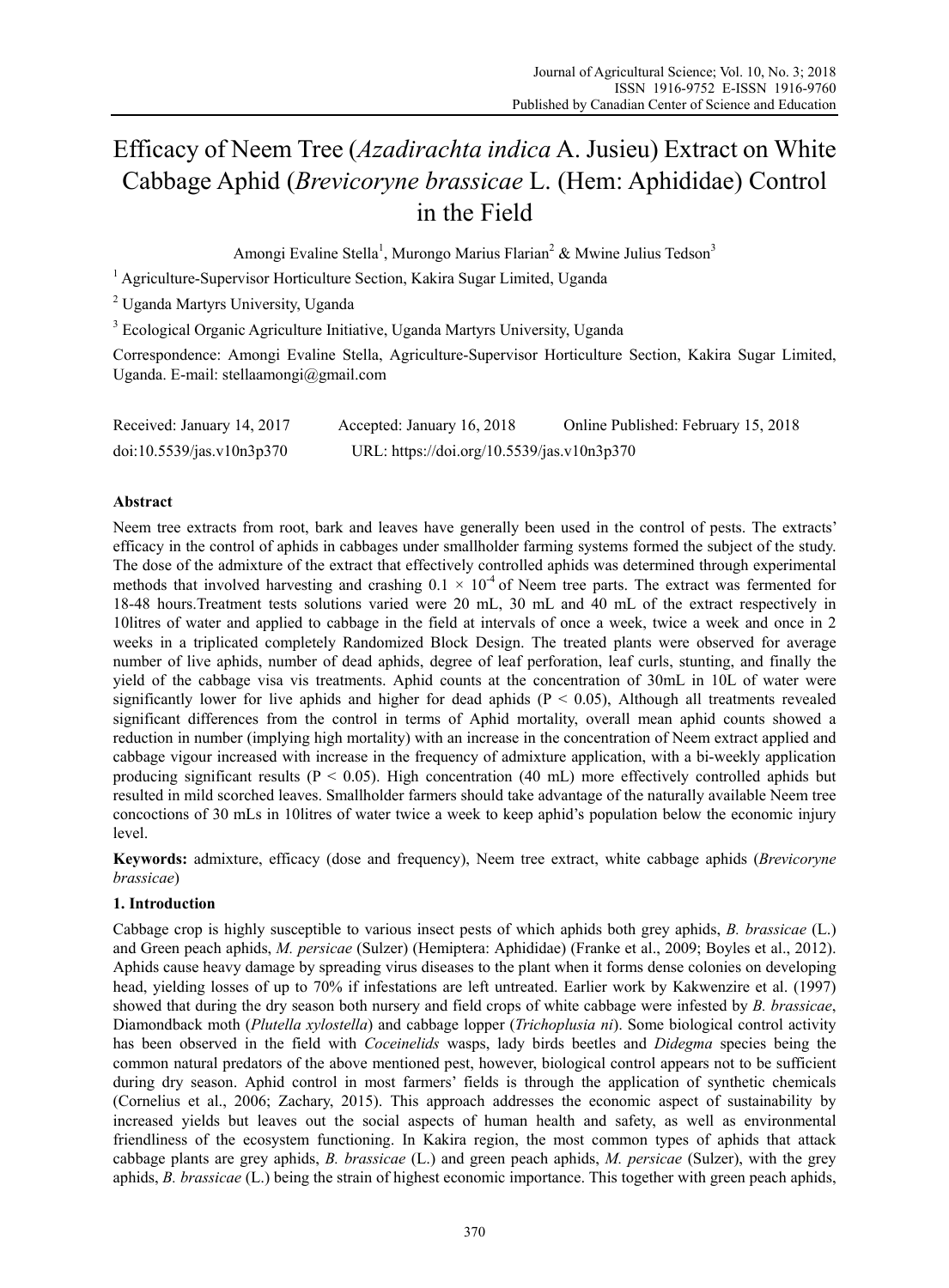*M. persicae* (Sulzer) they rage havoc in the area, their damage potential being exacerbated by the capacity to vector over 100 plant viruses, resulting in a wilting, deformation, premature leaf senescence, and retarded growth rate of the plant (Pegadaraju et al., 2005). There is therefore need to keep them under control.

Most farmers in Uganda and particularly in Kakira area use synthetic pesticides in control of crop pests including cabbage pests. Coupled with the expenses on the purchase cost, most specifications of these chemicals are hardly understood by many farmers. This is attributed to illiteracy, complexity and technicality of the language, signs and symbols on these chemicals. Besides, adulteration of agro-chemicals and presence of counterfeits on the market make the pesticides sometimes non responsive hence building up pesticide resistance in the region. According to Pesticide Research Institute (http://www.besnet.world/pesticide-research-institute-pri) frequent use of pesticides can lead to resistant aphid populations. This will only worsen an infestation as higher proportions of the aphid population become pesticide-resistant. In addition, most synthetic pesticides kill beneficial predator insects. Harming natural enemies through the use of broad-spectrum pesticides is counterproductive for aphid management. Among green peach aphid populations, resistance to organophosphates, carbamates and pyrethroid insecticides has been reported (Leanne, 2011; Ahmad & Akhtar, 2013).

Whereas Neem tree is mostly known for treating Malaria because of its bitter tastes (Marlene, 2014), its natural scent has a repelling property that may drive away or kill crop pests. According to Filho (2005), Neem is a probable source for bio-pesticide, since it presents antibacterial and antivirus properties. Formulation of new bio-insecticides, particularly those based on Neem tree extract, was an exciting option for integrated pest management programs in Kakira. Tang et al. (2002) accept that plant-derived insecticides have various benefits, including selectivity, greater safety for non-target organisms, and compatibility with biological control organisms. Since aphids have built resistance against chemical pesticides; alternative options have to be thought of to ensure controlled aphid pest populations.

# **2. Materials and Methods**

#### *2.1 Study Area*

This study was conducted in Kakira area, lying between 00°30'N and 33°17'E, 1800meters above sea level in the Northern shores of Lake Victoria. The area has a fertile agricultural land with sandy loam soils. The rainfall pattern is bi-modal, with the first rains received between March and April while second rains are received during July to November each, save for the current climate variabilities. A study by Kiprotich et al. (2013) established that a continuous supply of cabbages throughout season requires farmers to transplant cabbages in the month of October, November and December to target production in the months of December, January and February respectively. Crops grown in the area include sugar cane, maize, tea, coffee, carrots, beans and green vegetables, however, cabbage also is the most popular among the famers in the area. Being a tropical area, temperatures are high all the year round ranging between mean and maximum of 18.2 °C and 31.2 °C. (Climatological data during the year 2016 at Kakira Sugar Limited). The area is therefore fit for cultivation of the experimental crops without due modification of the conditions.

# *2.2 Experimental Design and Treatments*

Determination of the most effective concentration of crude Neem tree extract application on cabbage for aphid control was the study's main objective. Crude extracts were used because the indigenous farmers still use the crude products to save on the costs of production. True field experiments were set out in a randomized complete block design for two growing seasons using Zawadi  $F_1$  hybrid variety. This cabbage variety is mostly preferred by aphids yet it is the favorite of the farmers. Spacing of  $60 \times 60$  cm in between rows and plants respectively was used to enable easy monitoring and comparison of the plots. The plots were treated with Neem tree concoctions prepared as follows: The 2:1 ratio; where 20 mL of Neem extract were concocted with 10 L of water, 3:1 ratio, where 30 mL of the Neem extract was concocted with 10 L of water and a 4:1 ratio, where 40 mL of the extract was concocted with 10 L of water. Control plots were left under natural environment. Data on the total number of aphid clusters (dead or alive), necrotic damages (leaf perforations, leaf curls), stunting and drum size yield was collected from two hundred fifty six plants, and correlated with the concentration and frequency of application of the Neem extract for two seasons.

This study was carried out in reference to a similar study by Birhanu et al. (2011) where it was indicated that in the control of *Brevicoryne brassicae*, in Ethiopia, use of chemicals was not a priority but a financial and environmental cost challenge. For the small scale farmers 0.25, 0.5 and 1% (which concentrations differ from admixtures of this study) in the ratio of  $\frac{1}{4}$ :  $\frac{1}{2}$ : 1 were used. The samples were tested in the laboratory against aphid pests by using choice and no choice method.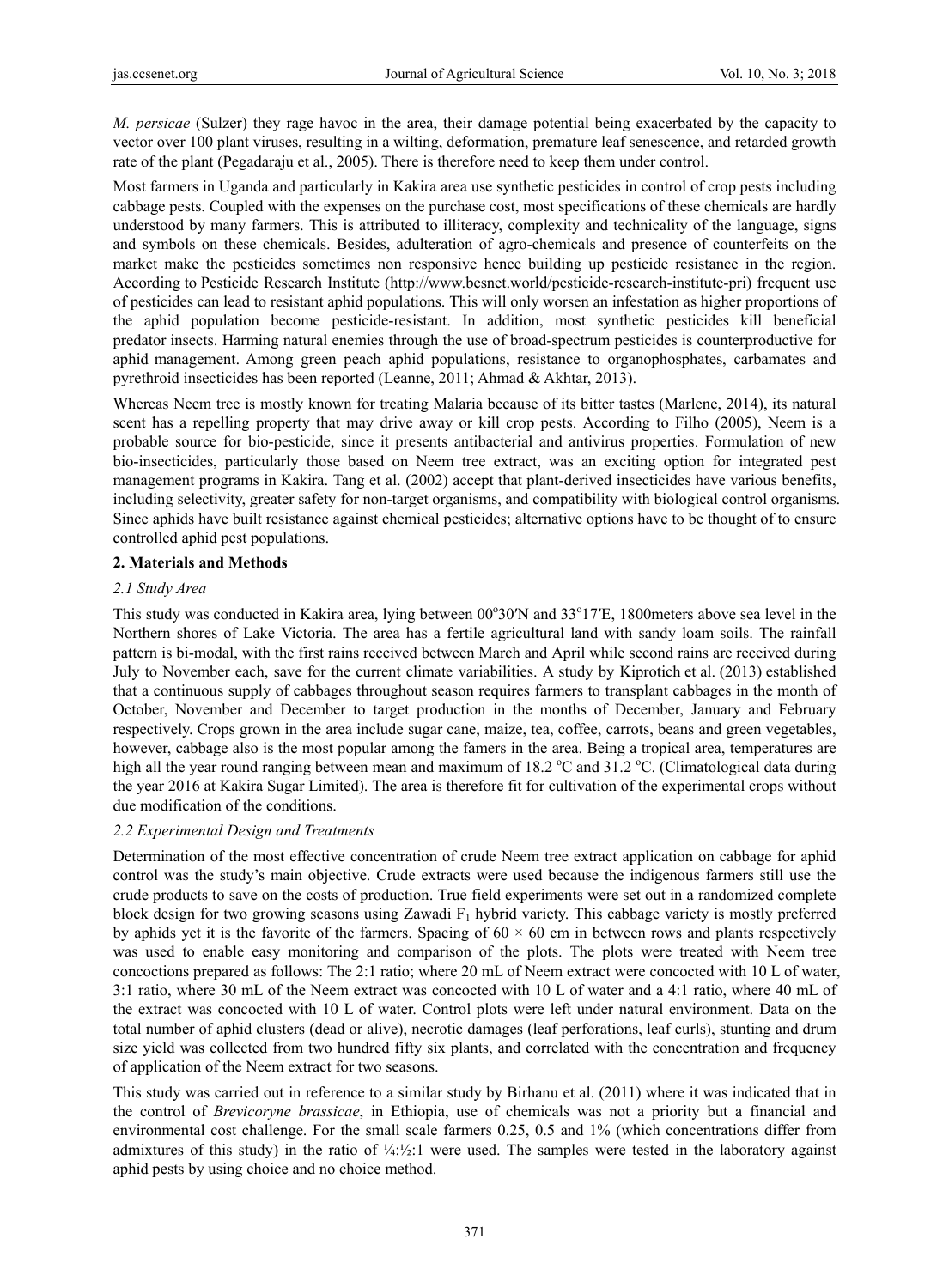During the experiment, cabbage plants were observed for presence and magnitude of aphid clusters, perforations of leaves, curled leaves, stunted plants in order to determine the degree of pest damage. At the end of the season, cabbage yields were determined by weight to establish the treatment performance.

#### **3. Results and Discussi on**

Performance of the different Neem extracts concentrations on the prevalence of aphids on cabbage.



Figure 1. Average number of aphids' cluster per block of cabbage after application of different concentration of admixture of Neem tree extract



Figure 2. Average number of aphids' cluster per block of cabbage after treatment frequency variation

In Figures 1 and 2 above, the average number of aphids' cluster were more in control plots (00 mL treatment) with a total number of 12-15 clusters in the four blocks for both the concentration and frequency treatments. This was followed by 20 mL whose total number of clusters was 7-3 which was a reduction compared to 40 mL which had a total number of aphids' cluster at 3-2. Aphids' clusters were less in 30 mL treated plots at a total number of 2 clusters for all the four blocks. This was evidence that 30 mL treatment was more effective in controlling the number of aphids below economic injury level. The lower the number of aphids on the plant, the more vigorous the plant grows and attains faster maturity, whereas the higher the number of aphids' cluster on the cabbage plant, the slower the plant growth, remain stunted and the less chances of forming head hence economic loss to the producer. These results were referenced to a similar study by Birhanu et al. (2011) where in the no choice method, methanol extract of Melia seeds treatment showed minimum number  $(1.33\pm0.57)$  of aphids at 0.25% concentration.  $(0.25%)$  of Melia seed treatment recorded only  $0.6\pm0.57$  aphids of which when we compare results with our results of 30 mL and 40 mL concentration of Neem extract which showed minimum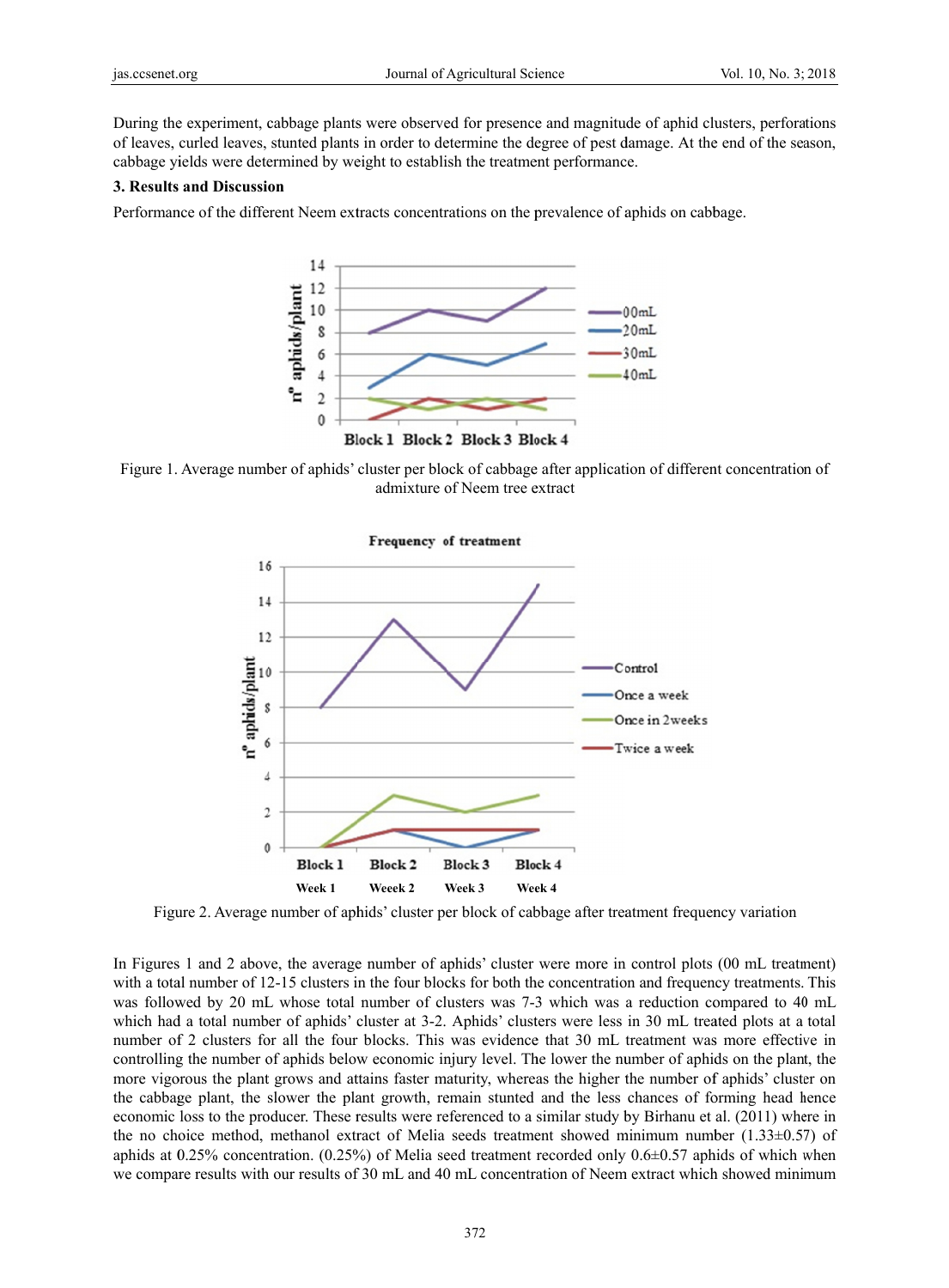number of below 2 aphids per plant. This made us conclude that 30 mL concentration at a frequency of twice a week keeps aphids population below economic injury level. This inspired the design of our research since irrespective of concentration and period of exposure, of the three extracts tested, *M. piperita* leaf extract and *M. azadarach* seed extract showed promising results. It is upon this background that our methodology was based.

There was a large number of aphids in the control plots compared to plots treated once a week and once in two weeks as shown in (Figure 2). The aphid counts however, progressively decreased with the application of 30 mL and 40 mL concentration volumes of Neem extract, applied twice a week and once a week respectively. Spraying twice a week reduces pest load below threshold levels. This field observation concurs with Kumar et al. (2005) and Kumar et al. (2006) whose study established that Neem extracts are strong anti-feedant and repellent, which prevent molting, reduce growth, and affect oviposition thus leading to high mortality in more than 200 insect species including whiteflies and aphids. With the above figures, the researcher concluded that 30 mL concentration of Neem tree extract on biweekly application stood the best in lowering aphids' population in the cabbage field.

However, another study on insecticide resistance in cabbage aphid carried out in Pakistan reports that aphids developed resistance to chemicals including methomyl, emamectin benzoate, and pyrethroids (cypermethrin, lambdacyhalothrin, bifenthrin and deltamethrin) and neonicotinoids (imidacloprid, acetamiprid, and thiamethoxam). Their resistance level was also found to increase progressively in concurrence with regular use on vegetables (Ahmad & Akhtar, 2013). It is therefore important to establish alternative methods of dealing with Aphids for example, the use of botanical extract like Neem tree against which Aphids are not likely to develop resistance. .



#### **Yield performance in different treatments**

Figure 3. Yield performance for 1<sup>st</sup> season (left)

) Figure 4. Yield performance for  $2<sup>nd</sup>$  season (right)

Figures 3 and 4 present yields for both first season and second respectively. Yields for Block one were very good for all the treatments for both seasons possibly because pests were few in this block whereas pests were more on blocks 2, 3 and 4 and more damages were caused to these blocks which resulted into yields variation as shown in the figures above.

There was more aphids' prevalence on control plots, followed by plots treated once in 2 weeks and then plots treated once a week. Aphid counts were least in plots treated twice a week. In the same vain, more damage was observed in the same order of plot arrangement as for Aphid prevalence *i.e.* most on control plots, followed plots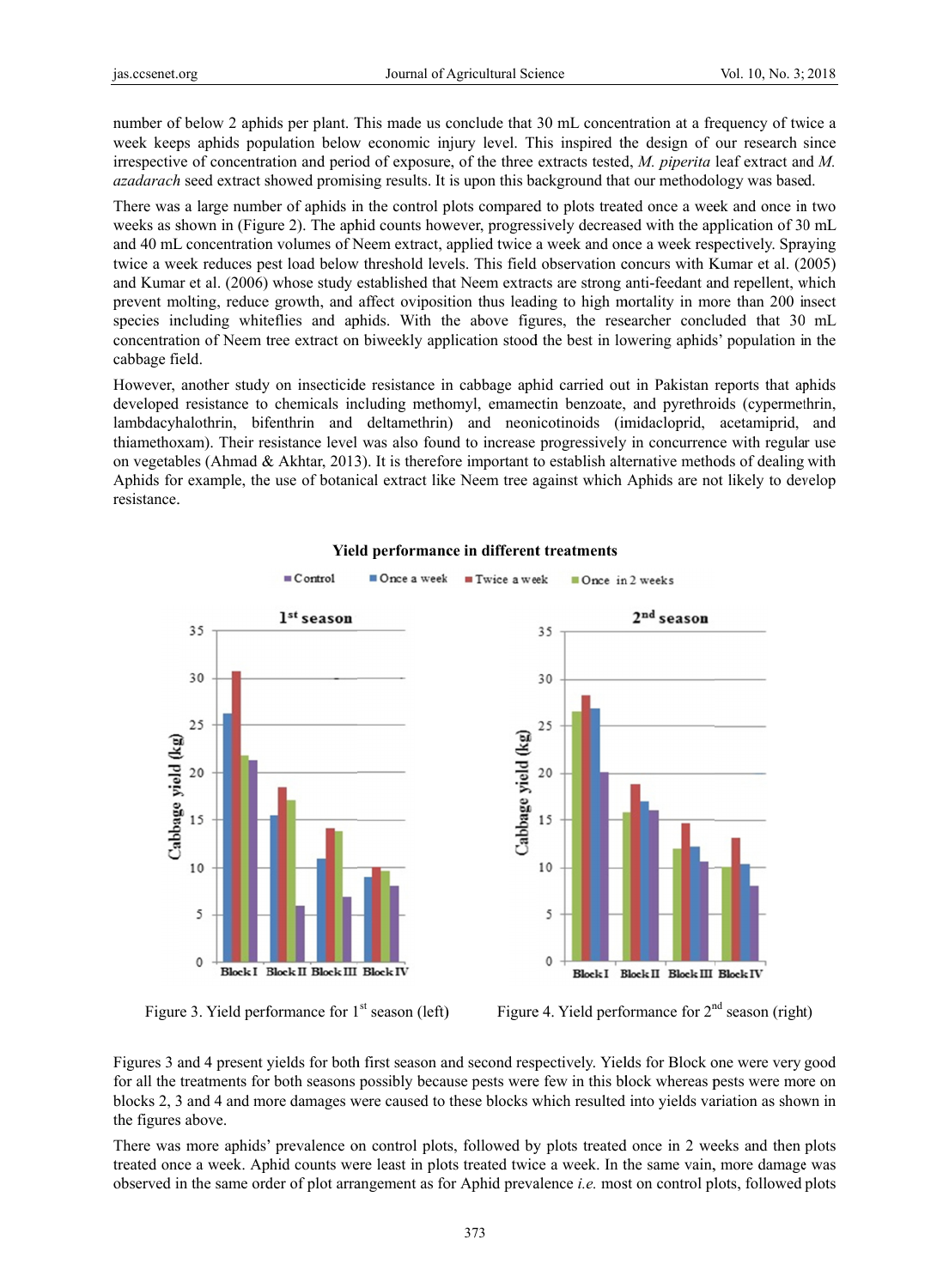treated once in 2 weeks, then once a week and least in twice a week treated plots. This was evidence by the total yield variation in all the treatments given. Twice a week treated plots emerge the best in yields with a total of 32.4 and 28.9 kilograms for both first and second season, followed by once a week treated plots with a total yield of 27.3 and 28.4 kilograms for both seasons and once in 2 weeks treated plots with a total yield of 23.7 and 26.3 kilograms and control plots were the least with a total yield of 22.2 and 20.0 kilograms for the two season respectively.

Second season yielded better results than first season which could be attributed to heavier rains in the first season that washed away the treatment quickly and allowed pest reoccurrence. This is in agreement with Bawasakar (2012), who independently noted that cabbage harvest were good during the February summer, It should however, be noted that for both seasons, the 1:3 ratio volume by volume treatment with a biweekly frequency application mounted best in lowering aphids' population below Economic Injury Level. The null hypothesis of the study stated that Neem tree have unique scent that renders them less affected by pests, therefore Neem scent and taste can repel cabbage aphids. In this case, different doses of Neem tree extracts have revealed significance in cabbage aphids control the more frequent application of Neem extracts returning more significant effect on pest population (Table 1).

| Concn                      |                | <b>Sum of Squares</b> | df  | <b>Mean Square</b> | F      | Sig. |
|----------------------------|----------------|-----------------------|-----|--------------------|--------|------|
| Weight (kilograms)         | Between Groups | 57.269                | 3   | 19.090             | 32.112 | .000 |
|                            | Within Groups  | 149.806               | 252 | .594               |        |      |
|                            | Total          | 207.075               | 255 |                    |        |      |
| Average no. of dead aphids | Between Groups | 17369.668             | 3   | 5789.889           | 10.049 | .000 |
|                            | Within Groups  | 145187.016            | 252 | 576.139            |        |      |
|                            | Total          | 162556.684            | 255 |                    |        |      |
| Average no. of live pests  | Between Groups | 91527.543             | 3   | 30509.181          | 7.290  | .000 |
|                            | Within Groups  | 1054685.766           | 252 | 4185.261           |        |      |
|                            | Total          | 1146213.309           | 255 |                    |        |      |
| Perforated leaves          | Between Groups | 15.969                | 3   | 5.323              | .694   | .557 |
|                            | Within Groups  | 1933.969              | 252 | 7.674              |        |      |
|                            | Total          | 1949.937              | 255 |                    |        |      |
| Curled leaves              | Between Groups | 52.719                | 3   | 17.573             | 6.149  | .000 |
|                            | Within Groups  | 720.219               | 252 | 2.858              |        |      |
|                            | Total          | 772.938               | 255 |                    |        |      |
| <b>Stunted Plants</b>      | Between Groups | .531                  | 3   | .177               | 1.625  | .184 |
|                            | Within Groups  | 27.469                | 252 | .109               |        |      |
|                            | Total          | 28.000                | 255 |                    |        |      |

Table 1. Analysis of variance of three treatment effects on cabbage aphids in relation to control for both seasons

|  | Table 2. Analysis of variance of three treatment effect on cabbage aphids in relation to control |  |  |  |
|--|--------------------------------------------------------------------------------------------------|--|--|--|
|  |                                                                                                  |  |  |  |

| Frequency             |                       | <b>Sum of Squares</b> | df  | <b>Mean Square</b> | F     | Sig. |
|-----------------------|-----------------------|-----------------------|-----|--------------------|-------|------|
| <b>Stunted leaves</b> | <b>Between Groups</b> | .112                  | 3   | .037               | .275  | .843 |
|                       | Within Groups         | 35.155                | 258 | .136               |       |      |
|                       | Total                 | 35.267                | 261 |                    |       |      |
| Dead aphids           | Between Groups        | 5461.623              | 3   | 1820.541           | 4.661 | .003 |
|                       | Within Groups         | 100762.228            | 258 | 390.551            |       |      |
|                       | Total                 | 106223.851            | 261 |                    |       |      |
| Live aphids           | Between Groups        | 8986.091              | 3   | 2995.364           | 1.592 | .192 |
|                       | Within Groups         | 485507.665            | 258 | 1881.813           |       |      |
|                       | Total                 | 494493.756            | 261 |                    |       |      |
| Perforated leaves     | Between Groups        | 17.741                | 3   | 5.914              | 1.138 | .334 |
|                       | Within Groups         | 1341.210              | 258 | 5.198              |       |      |
|                       | Total                 | 1358.950              | 261 |                    |       |      |
| Curled leaves         | Between Groups        | 41.872                | 3   | 13.957             | 8.945 | .000 |
|                       | Within Groups         | 402.571               | 258 | 1.560              |       |      |
|                       | Total                 | 444.443               | 261 |                    |       |      |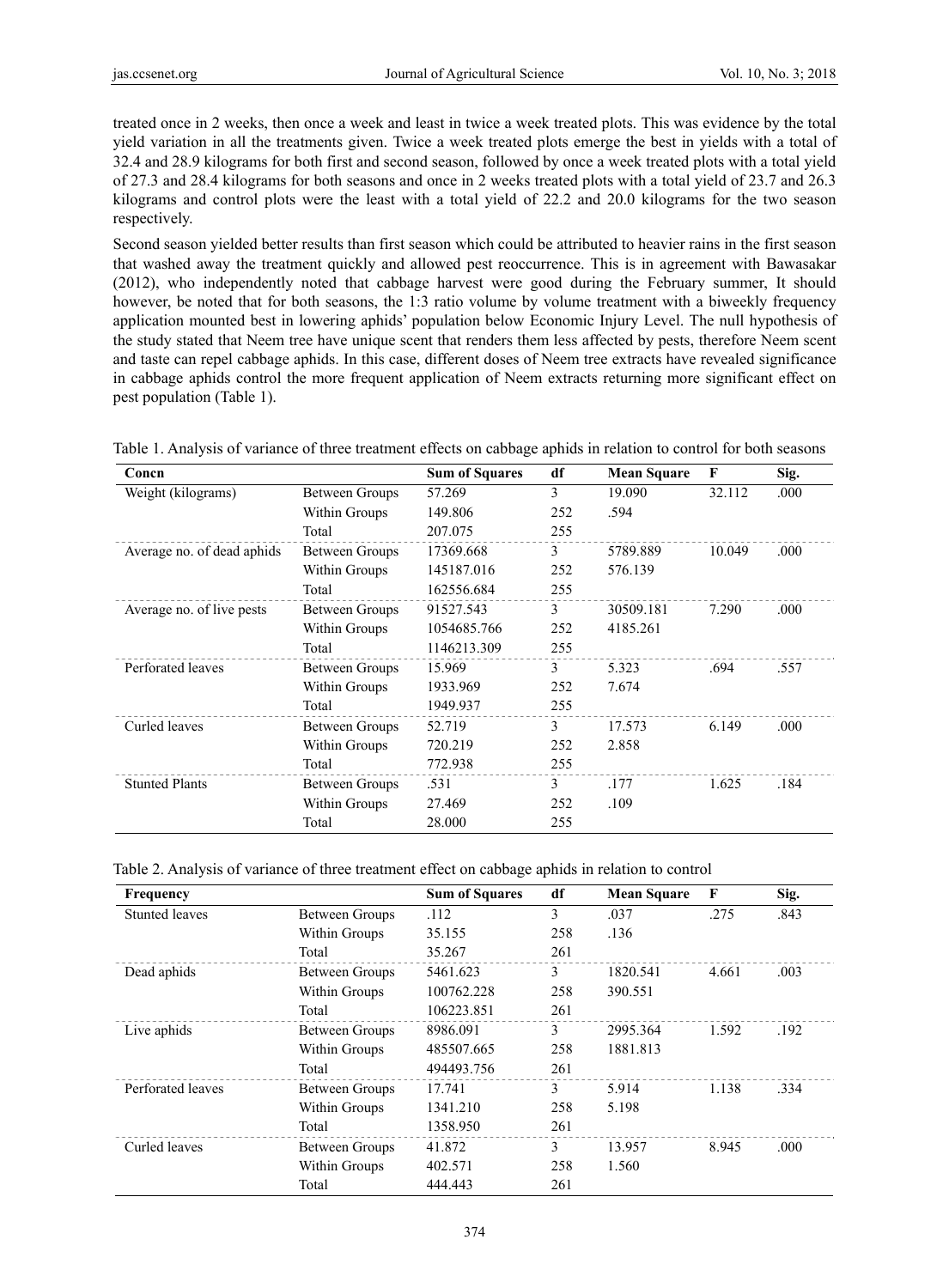Positive results seen in Table 1 suggest that application of neem tree extracts in the correct dose and spray interval is an alternative approach for the farmers in the control of aphids in horticultural production. Leeson (2001), and Haseeb et al. (2004) independently indicated that Neem-based pesticides tested elsewhere were compatible with arthropod natural enemies of DBM. As a result, Neem-based products are seen as alternatives to the commonly used synthetic pesticides among crucifer growers in the region. A significant number of aphids were counted dead and a highly significant number of normal leaves (Table 2) as a result of application of extract of Neem tree, more specifically in the 3:1 ratio treatments applied biweekly. Farmers in the nearby study area rely on local concoctions of plant extracts. The local dose and the time of application assure the cabbage producers of the reduced stints of aphids on their plants and a subsequent high yield of the cabbage. The overall number of live aphids present in the field depended on the concentration of Neem tree extract admixture application on cabbages and or the frequency of application. The higher the concentration of Neem tree extract admixture applied, the lesser was the number of live aphids observed in the treated plots. Similarly, the frequency of application produced the same results, the more times the concoction was applied; the lesser was the number of pest populations in the field. These results created an assumption that the concentration of Neem tree admixture application on various plots contributed positively in controlling aphids on cabbages. Therefore, even in this situation Neem-based products could be seen as alternatives to the commonly used synthetic pesticides among crucifer growers in the region.

Perforated leaves however, amidst the admixture applications, were still visible. Treatments produced largely insignificant changes for both concentration and frequency treatments of admixture application on cabbages, although perforated leaves were too few to cause an impact on the yield results of the various plots. This further suggests that there are other pests that were responsible for this perforation, though not to the extent of economic injury level. At the level of plant morphology, stunting was considered, vis-à-vis the admixture application. Stunted plants were fewer, an indication that application of the admixture does not interfere with the general growth habits of the crops especially if the soil nutrition is carefully taken care of. Signs of scorching were only observed when applications of 40 mL in 10 L of water were used. It is therefore, not necessary to apply concoctions beyond 30 mL in 10 L of water twice a week for performance and economic reasons.

#### **4. Conclusion**

The aim of the study was to address the pest problem in horticultural crops among smallholding farms in Uganda, with a special focus on the effectiveness of the locally concocted Neem tree products in the control of white aphids in cabbage in Kakira sub region. Specific markets are developing in the region for high quality farm products and regional brands, thus compelling the farmers to seek for opportunities to develop efficient, large-scale production systems. The crave for enhanced large scale production resulted in landscapes' destruction with low bio diversity, increased soil erosion, high nutrient input and water pollution. Resource-efficient production schemes that promote biodiversity and landscape aesthetics have to be encouraged. The case of misuse and overuse of pesticide is significant resulting in environmental pollution and widespread diseases like Cancer. In Uganda for example, a number of pesticides like DDT have been in use sometimes against the advice by Environmentalists. Many pesticides are used haphazardly without thorough study and little is done to check their applicability in certain Environments. The lack of user knowledge coupled with compound misuse as a result given room for pests to build resistance to chemical pesticides. Alternatives in view of botanicals are therefore demonstrated. It has been shown in this work that some botanical extracts like Neem have the potential and capacity to manage stubborn pests like Aphids. While it has been a common feeling that only synthetic pesticides have this capacity, farmers should begin to look at such alternatives to Pesticide resistance in many fields. The farmers rely initially on the crude applications of extracts; however, these crude botanicals are dose and frequency dependent for the farmer to achieve positive results from their application. We have therefore proved that Neem concocted in the ratio 3:1 volume by volume applied twice a week is sufficient to manage Aphids in cabbage to well below economic threshold levels.

This study recommends the use of the concoctions at the local level but more study (especially in other Agro ecological regions) is required for its extensive application.

### **References**

- Ahmad, M., & Akhtar, S. (2013). Development of insecticide resistance in field populations of *Brevicoryne brassicae* (Hemiptera: Aphididae) in Pakistan. *Journal of Economic Entomology, 106*, 954-958. https://doi.org/10.1603/EC12233
- Bawasakar, V. S. (2012). *Why & When, What & How Farmer Should Do?* Retrieved from http://www. drbawasakartechnology.com